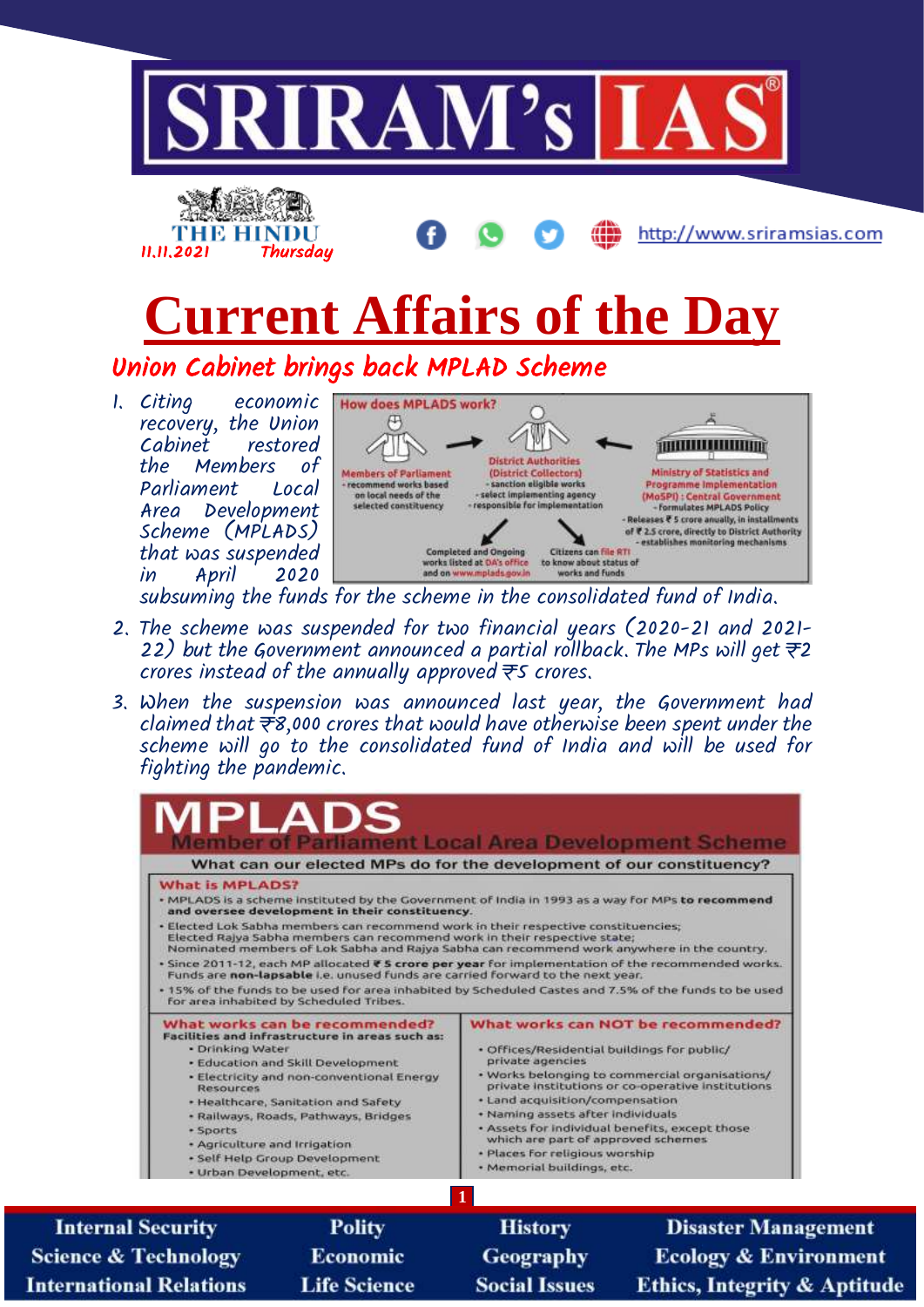

With adequate monitoring and sufficient political will, MPLADS can be an invaluable tool for the development of the country.

# NSA meet seeks urgent help for Afghans

- 1. The Third Regional Security Dialogue on Afghanistan called for "urgent humanitarian assistance" to the Afghan people.
- 2. The call was given in the meeting chaired by National Security Adviser Ajit Doval, who urged close cooperation and consultation among the regional countries over the Afghan scenario.
- 3. A joint statement titled the 'Delhi Declaration' issued after the meeting called for "collective cooperation" against terrorism and drug trafficking in the region and "expressed concern over the deteriorating socio-economic and humanitarian situation in Afghanistan and underlined the need to provide urgent humanitarian assistance to the people of Afghanistan".

| <b>Internal Security</b>        | <b>Polity</b>       | <b>History</b>       | <b>Disaster Management</b>              |  |  |
|---------------------------------|---------------------|----------------------|-----------------------------------------|--|--|
| <b>Science &amp; Technology</b> | <b>Economic</b>     | Geography            | <b>Ecology &amp; Environment</b>        |  |  |
| <b>International Relations</b>  | <b>Life Science</b> | <b>Social Issues</b> | <b>Ethics, Integrity &amp; Aptitude</b> |  |  |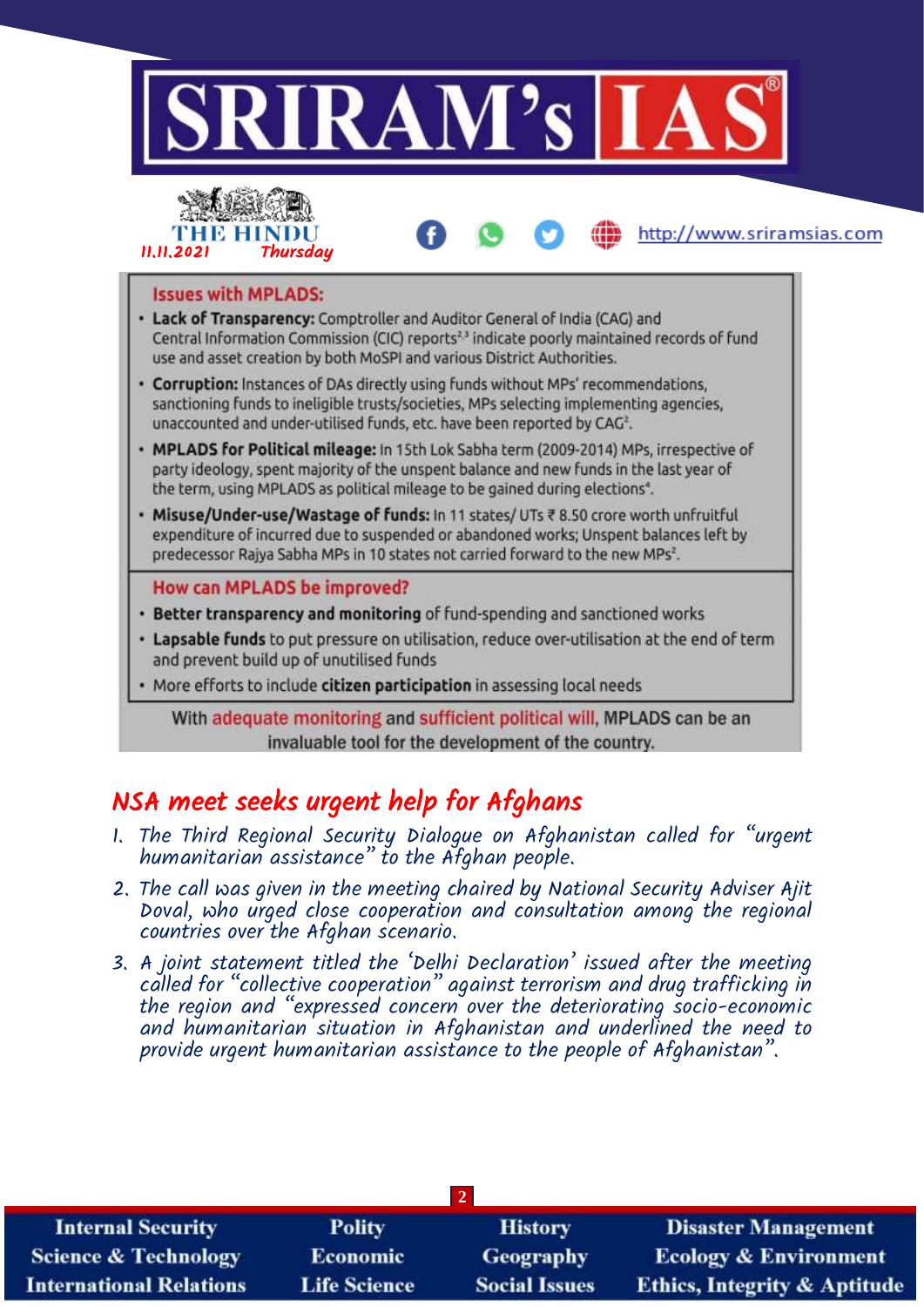

## Armed forces need to be ready for any contingency: Rajnath

- 1. Referring to the "volatile situation" on the borders, Defence Minister told the IAF brass that the armed forces must be prepared to respond at "short notice for any contingency".
- 2. The role of IAF in conflicts is crucial and it needs to harness the capabilities and opportunities offered by AI, Big Data Handling and Machine Learning.
- 3. On the process of theaterisation of the armed forces, he said enhancing jointness is essential and the structure should be evolved after closely examining options.



### Centre approves incentives for sugar cane, cotton, jute farmers

1. The CCEA increased the price of ethanol extracted from sugar cane juice for blending in petrol to  $\overline{\tau}$ 63.45 a litre in the coming sugar marketing season starting becember.

| <b>Internal Security</b>        | <b>Polity</b>       | <b>History</b>       | <b>Disaster Management</b>              |  |  |
|---------------------------------|---------------------|----------------------|-----------------------------------------|--|--|
| <b>Science &amp; Technology</b> | <b>Economic</b>     | <b>Geography</b>     | <b>Ecology &amp; Environment</b>        |  |  |
| <b>International Relations</b>  | <b>Life Science</b> | <b>Social Issues</b> | <b>Ethics, Integrity &amp; Aptitude</b> |  |  |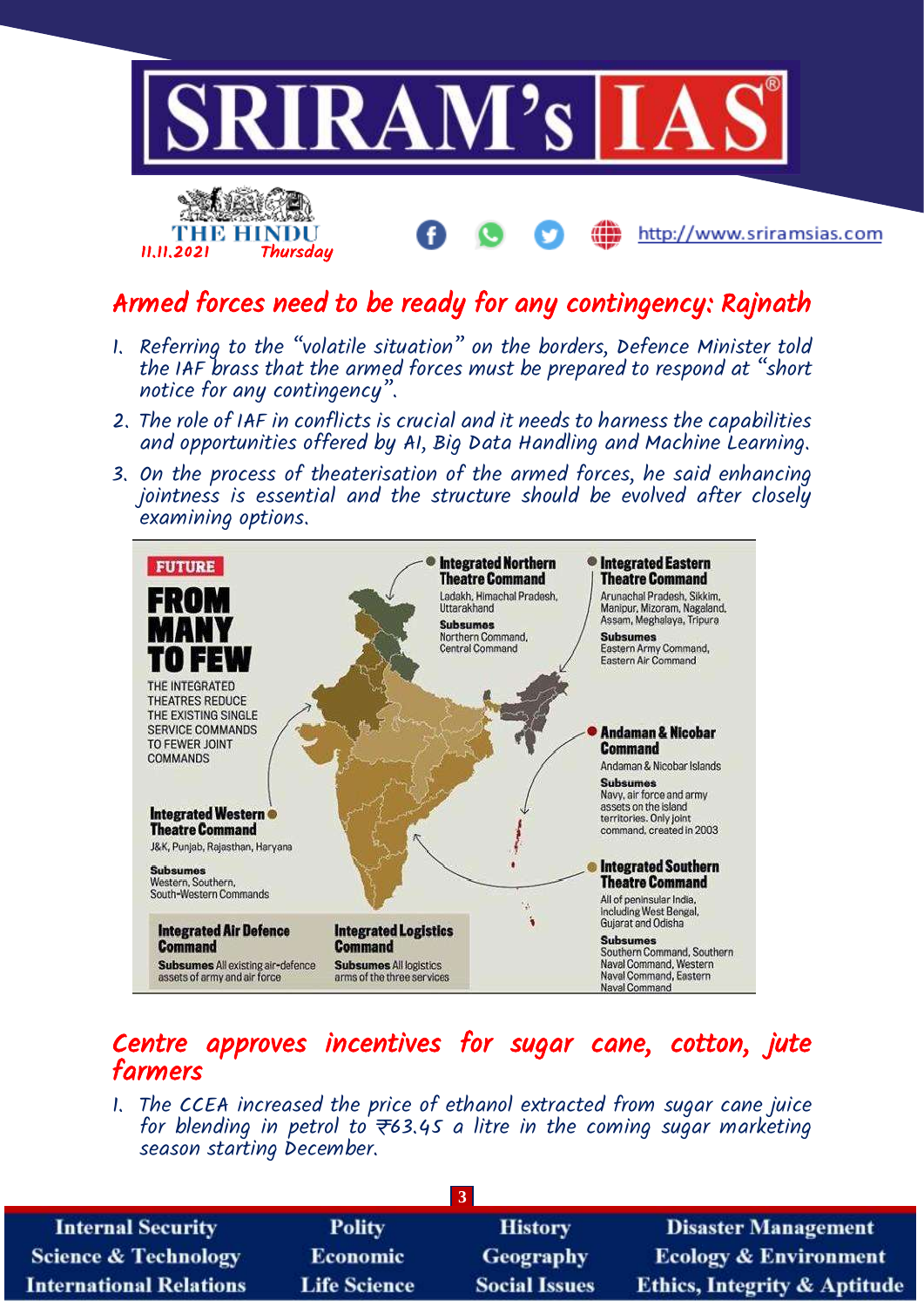





- 2. The rate for ethanol extracted from C-heavy molasses has been increased by 97 paise a litre, while that of ethanol extracted from B-heavy molasses  $i\overline{s}$  up  $\overline{\overline{\tau}}$ 1.47 as well.
- 3. Ethanol blending with petrol is expected to reach 10% next year and 20% by 2025. Oil marketing companies buy ethanol from sugar mills and distilleries at the rate set by the Government.
- 4. By reducing the sugar surplus and increasing mills' liquidity, the rate hike is expected to reduce their pending arrears in payment to sugar cane farmers.
- 5. The ethanol blending programme also reduced the dependence on crude oil imports.



**4 Internal Security Polity Disaster Management History Science & Technology** Economic Geography **Ecology & Environment International Relations Life Science Social Issues** Ethics, Integrity & Aptitude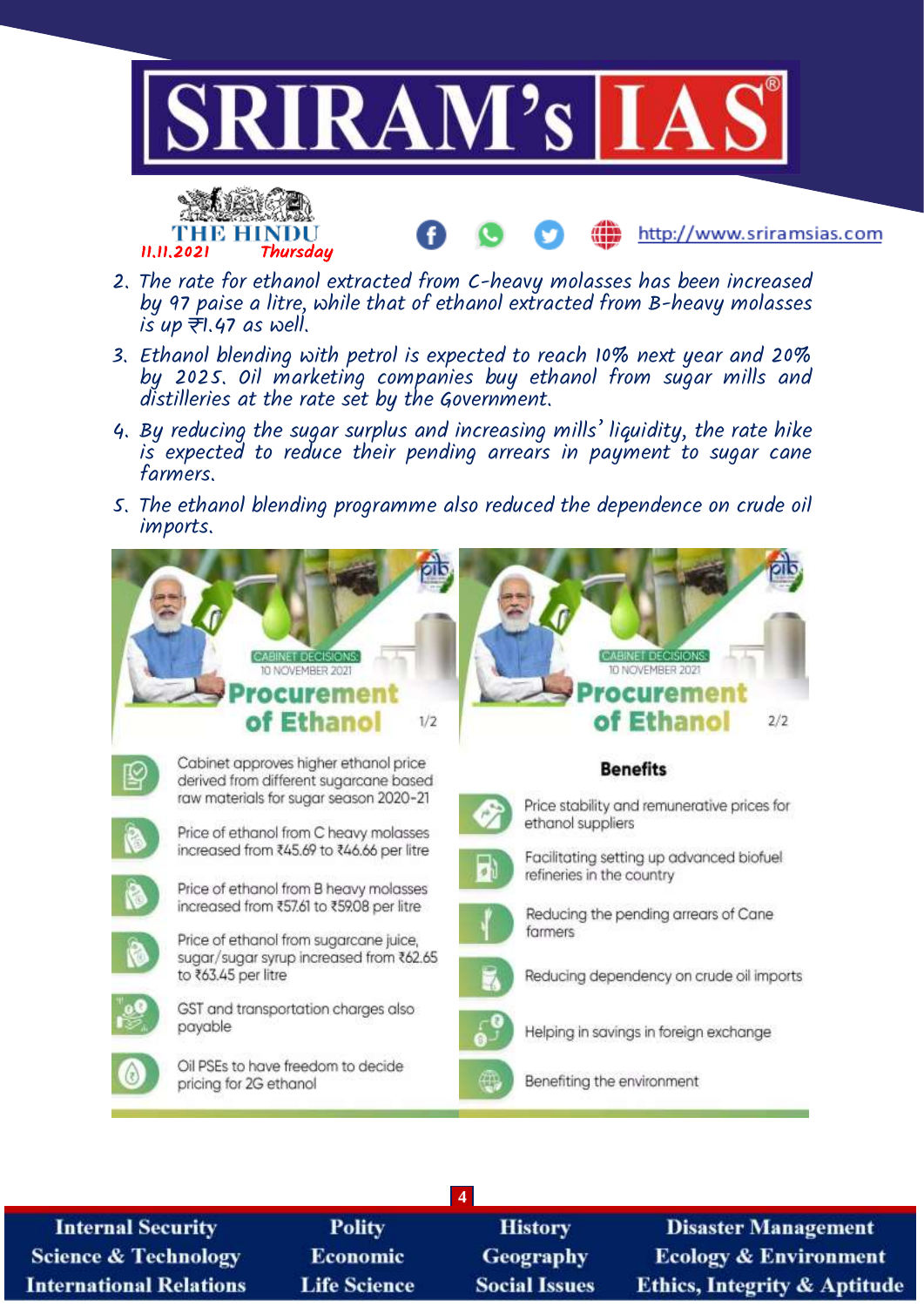



http://www.sriramsias.com

### Price support to CCI

- 1. The CCEA also approved committed price support of ₹17,408.85 crores to the Cotton Corporation of India (CCI) as reimbursement for its losses in procuring crops from farmers at minimum support prices (MSP) over the past seven years.
- 2. The CCI is mandated to procure all Fair Average Quality grade cotton<br>from farmers farmers without any quantitative ceiling, as and prices follow below the MSP rates set by the Centre, in a bid to protect farmers from distress sales.



3. Over the last two seasons during the pandemic, the CCI procured a third of the country's cotton production, paying 40 lakh farmers more than  $\overline{\tau}$ 55,000 crores.

| <b>Internal Security</b>        | <b>Polity</b>       | <b>History</b>       | <b>Disaster Management</b>              |  |  |
|---------------------------------|---------------------|----------------------|-----------------------------------------|--|--|
| <b>Science &amp; Technology</b> | <b>Economic</b>     | <b>Geography</b>     | <b>Ecology &amp; Environment</b>        |  |  |
| <b>International Relations</b>  | <b>Life Science</b> | <b>Social Issues</b> | <b>Ethics, Integrity &amp; Aptitude</b> |  |  |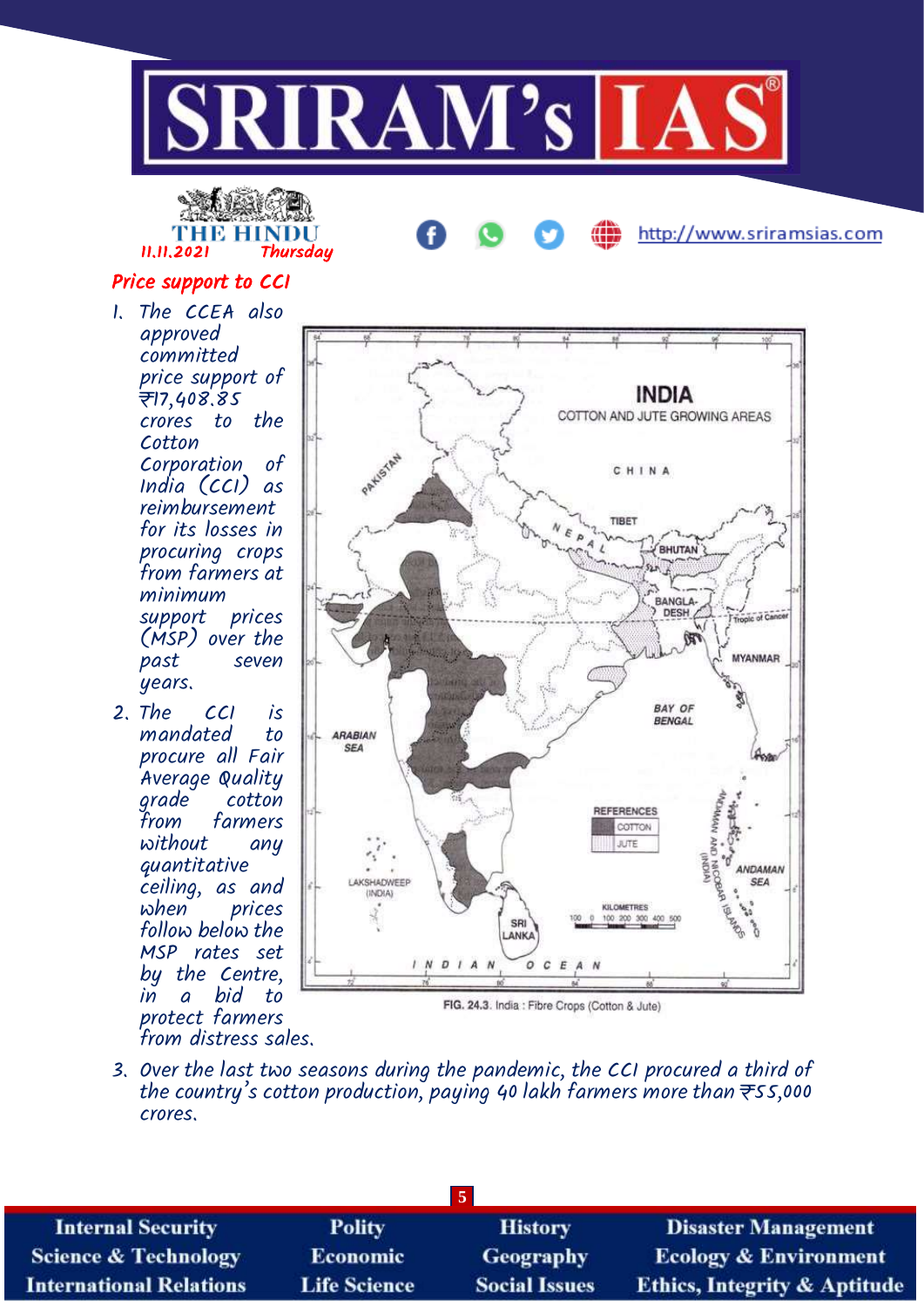



http://www.sriramsias.com

### Jute in packaging

- 1. The CCEA approved reservation norms for the mandatory use of jute in packaging this<br>year, stipulating year, stipulating<br>that 100% of  $100\%$  of foodgrains and sugar must compulsorily be packed in jute bags. Such reservation consumed twothirds of the total raw jute<br>production last production year.
- 2. As the Centre purchases jute sacking bags worth approximately <del>₹</del>8,000 crores a<br>year to pack year to pack



grains, it also ensures a guaranteed market for the produce of 40 lakh jute farmers, mostly in eastern India, and supports 3.7 lakh jute mill workers, largely in West Bengal.

## India, U.S. monitoring defence trade projects

1. As part of efforts for co-production and co-development of defence equipment under the Defence Technology and Trade Initiative (DTTI), India and the U.S. agreed on a revised Statement of Intent (SOI) to strengthen the dialogue by



**6 Internal Security Polity History Disaster Management Science & Technology Economic Geography Ecology & Environment International Relations Life Science Social Issues Ethics, Integrity & Aptitude**